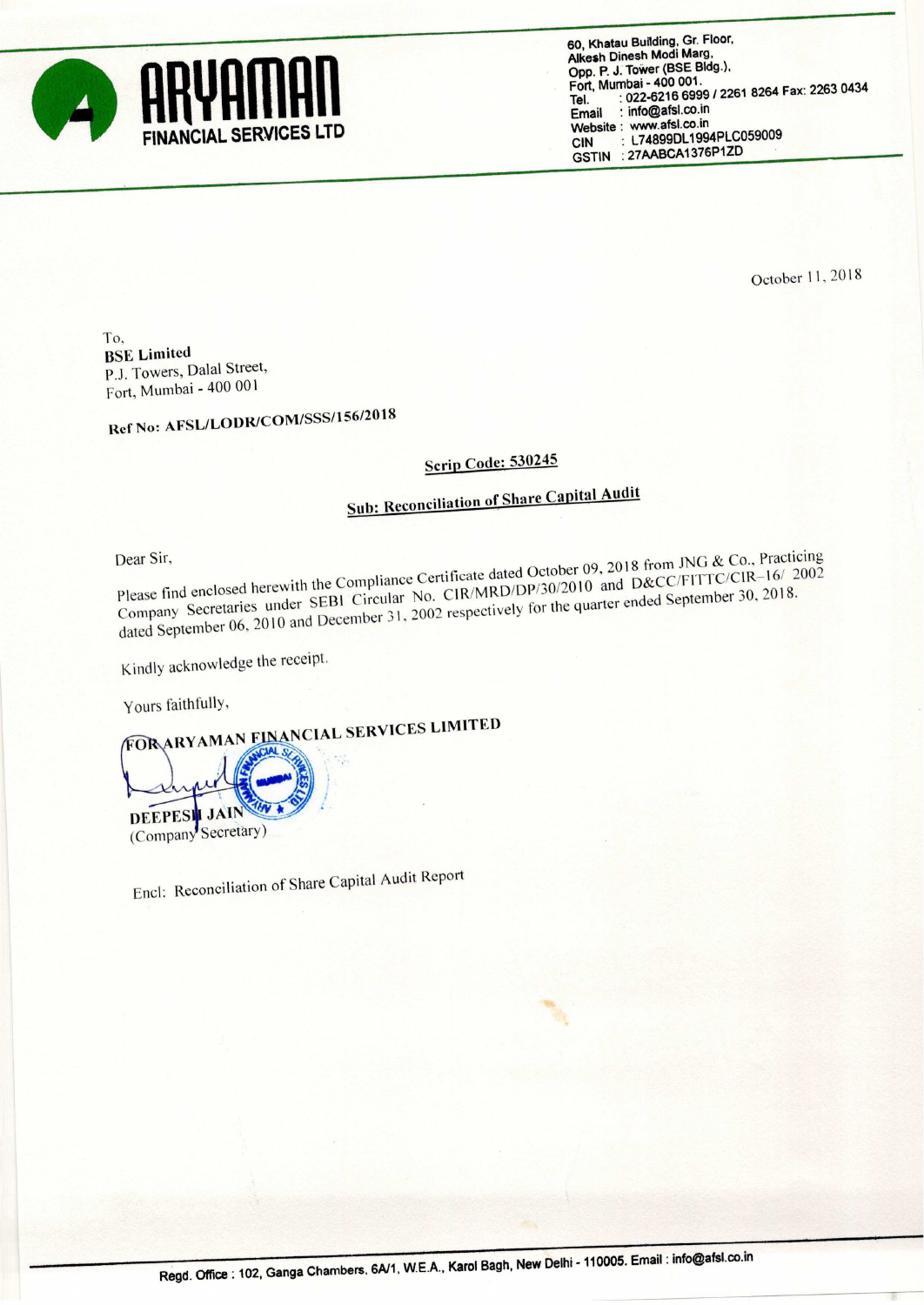## **JNG & CO. Company Secretaries**

To. The Board of Directors, M/s. Aryaman Financial Services Limited

## Sub: Reconciliation of Share Capital Audit Certificate in terms of Regulation 55A of SEBI (Depositories & Participants) Regulations, 1996.

Dear Sir.

I have examined the Register of Members, Beneficiary details furnished by the depositories and other records / documents maintained by M/s. Aryaman Financial Services Limited (hereinafter referred to as "the Company") and M/s. Adroit Corporate Services Private Limited, the Registrar and Transfer Agent of the Company, for issuance of this certificate in accordance with circulars CIR/MRD/DP/30/2010 and D&CC/FITTC/CIR-16/2002 dated September 06, 2010 and December 31, 2002 respectively issued by the Securities and Exchange Board of India read with Regulation 55A of

- based on such verification as considered necessary, I hereby certify that:
- In my opinion and to the best of my information and according to the explanations given to me and For Quarter Ended

|                | $\cdots$ $\cdots$                      | 30.09.2018                                                            |                                     |  |  |  |
|----------------|----------------------------------------|-----------------------------------------------------------------------|-------------------------------------|--|--|--|
| $\overline{2}$ | <b>ISIN</b>                            |                                                                       |                                     |  |  |  |
| $rac{3}{4}$    | Face Value                             | INE032E01017                                                          |                                     |  |  |  |
|                | Name of the Company                    | Equity Share of Rs.10/- each                                          |                                     |  |  |  |
| $\overline{5}$ | Registered Office Address              | Aryaman Financial Services Limited                                    |                                     |  |  |  |
|                |                                        |                                                                       |                                     |  |  |  |
| 6              | Correspondence Address                 | 102, Ganga Chambers, 6A/1, W.E.A., Karol Bagh,<br>New Delhi - 110005. |                                     |  |  |  |
|                |                                        | 60, Ground Floor, Khatau Building, Alkesh Dinesh                      |                                     |  |  |  |
|                |                                        | Modi Marg, Opp. BSE Building, Fort, Mumbai - 400                      |                                     |  |  |  |
| $\overline{7}$ | Telephone & Fax Nos.                   |                                                                       |                                     |  |  |  |
|                |                                        | Tel No.: 022 - 6216 6999 / 2261 8264                                  |                                     |  |  |  |
| 8              | Email Address                          | Fax No.: 022 - 2263 0434                                              |                                     |  |  |  |
| 9              | Names of the Stock Exchanges where     | info@afsl.co.in                                                       |                                     |  |  |  |
|                | the Company's securities are listed    | BSE Ltd. (BSE)                                                        |                                     |  |  |  |
| 10<br>11       | Issued Capital                         | Number of Shares                                                      | % of Total<br><b>Issued Capital</b> |  |  |  |
|                | Listed Capital (Exchange-wise)         | 1,16,82,000                                                           | 100.00                              |  |  |  |
|                | (BSE)                                  | 1,16,82,000                                                           | 100.00                              |  |  |  |
|                | (As Per Company Records)               |                                                                       |                                     |  |  |  |
| 12             | Held in dematerialized form in CDSL    |                                                                       |                                     |  |  |  |
| 13             | Held in dematerialized form in NSDL    | 94,95,768                                                             | 81.29                               |  |  |  |
| 4              | Physical                               | 18,33,874                                                             | 15.70                               |  |  |  |
| 15             | Total No. of shares $(12+13+14)$       | 3,52,358                                                              | 3.02                                |  |  |  |
| 16             | Reasons for difference if any, between | 1,16,82,000                                                           |                                     |  |  |  |
|                | (10&11), (10&15), (11&15).             | <b>NA</b>                                                             | 100                                 |  |  |  |
|                |                                        | 윥<br>$H_{\mathbb{C}}$                                                 |                                     |  |  |  |